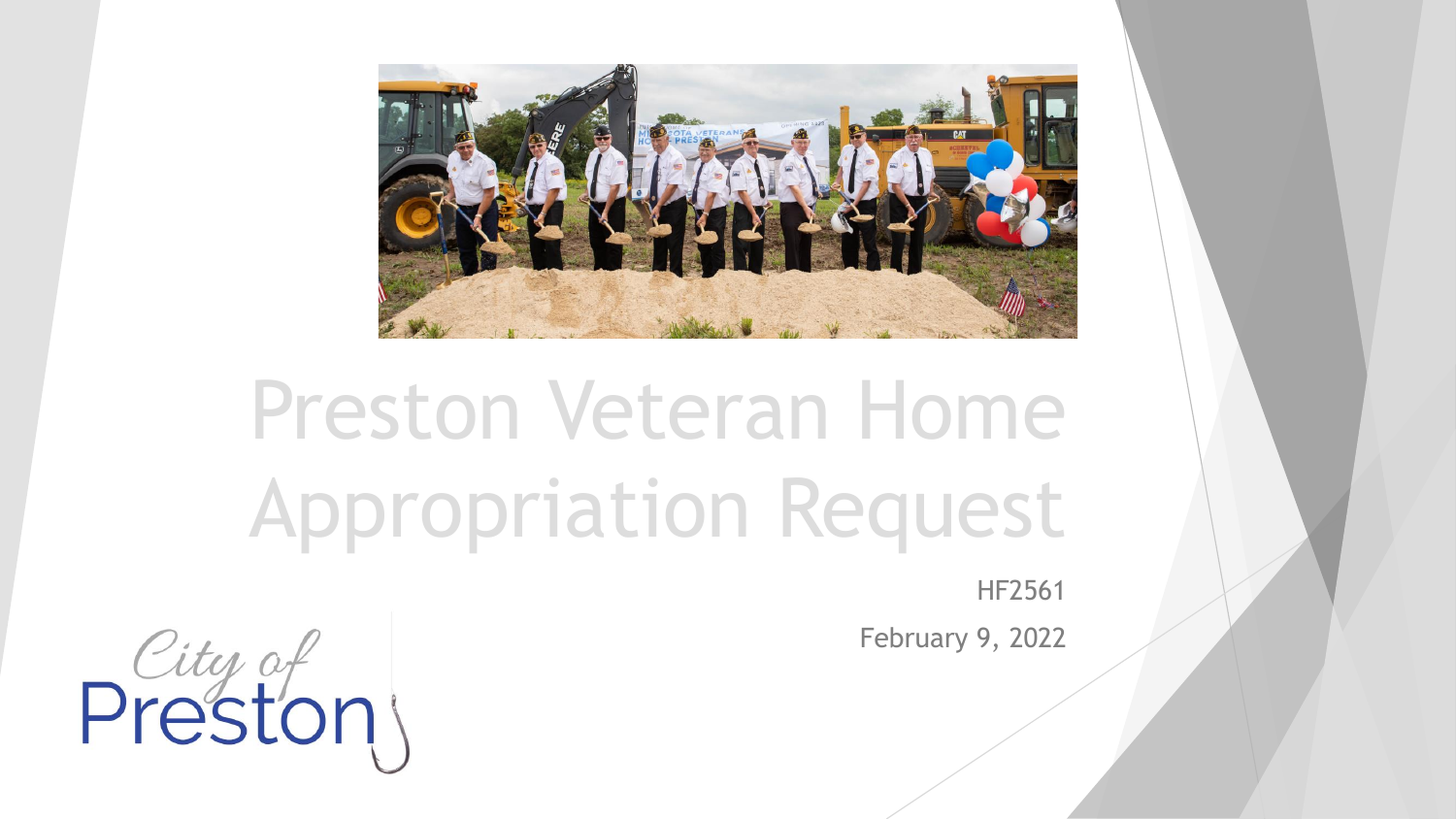## *City of* State Veterans Home - Preston

- 54-bed skilled nursing facility
- Bringing 100 jobs to Preston area
- Effort to build a skilled nursing facility for veterans in southeastern Minnesota began in 2013.
- In 2019 legislature approved  $$10.2$  million for the State's share of the Veterans Home project.
- In addition to the State's share, nearly \$1.2 million has been raised for local governments, groups and individuals.
- In March 2021, federal funding in the amount of \$20,943,911 was announced for the project.
- Currently under construction with an 18 month timeline. Plan to be open mid-2023.

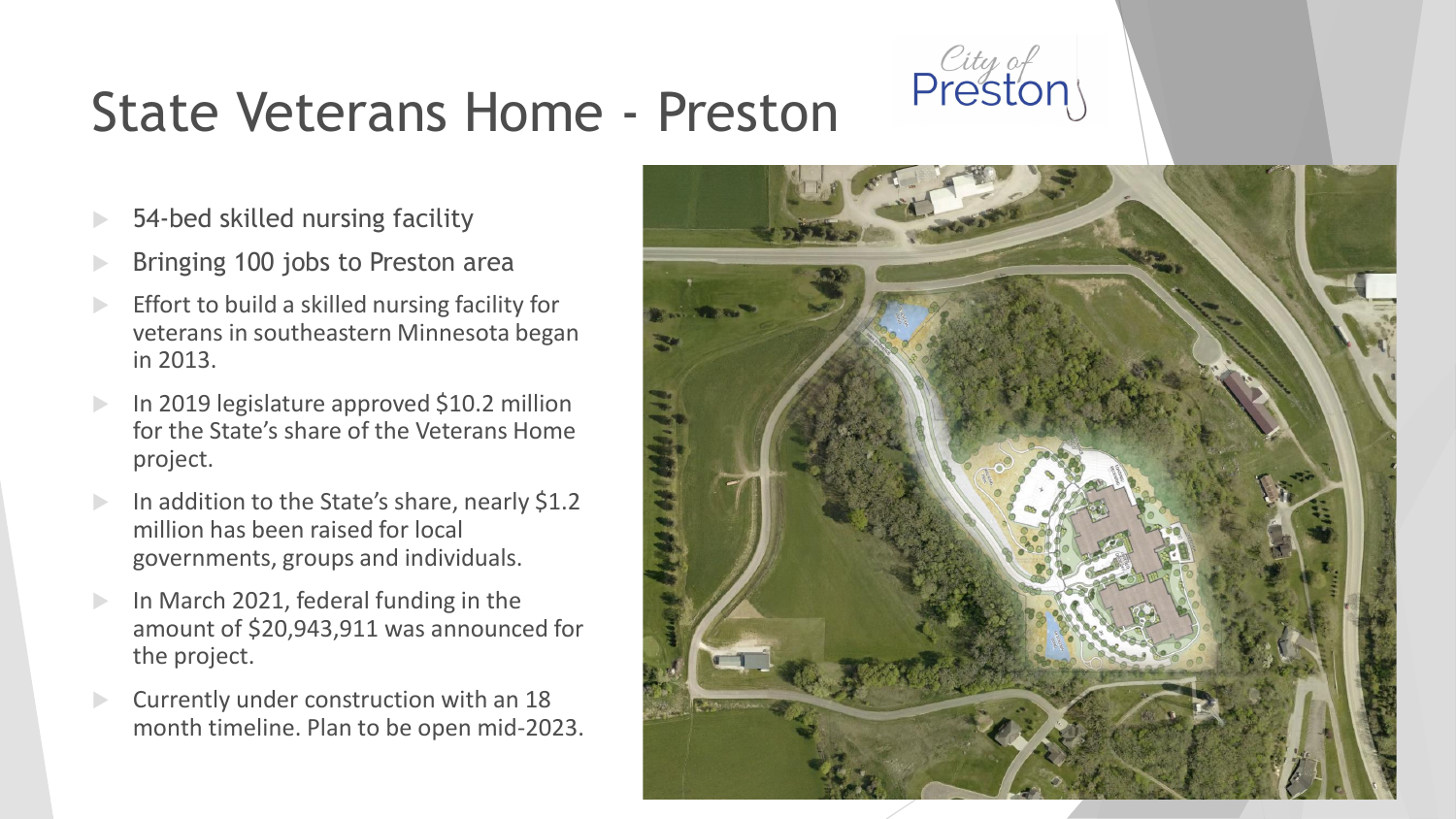